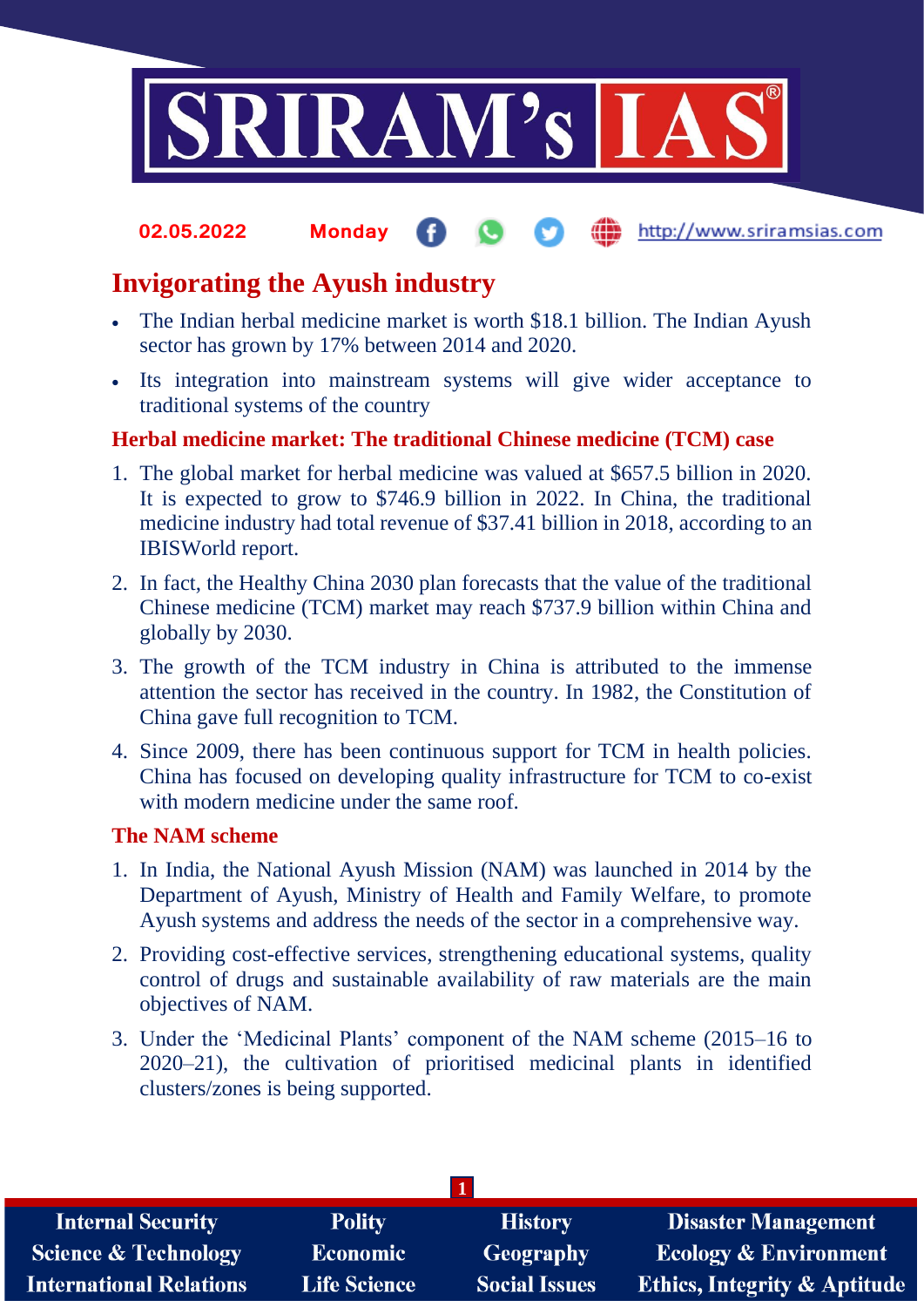

### http://www.sriramsias.com **02.05.2022 Monday**

- 4. Cultivation of plants on farmer's land, the establishment of nurseries with backward linkages, post-harvest management with forward linkages, and primary processing, marketing, etc., are all covered under the scheme.
- 5. For the cultivation of plants, subsidies at 30%, 50% and 75% of the cultivation cost for 140 medicinal plants are being provided. So far, approximately 56,396 hectares are under the cultivation of medicinal plants, as per the Ministry of Ayush.

## **Beyond NAM**

- 1. Prime Minister Narendra Modi laid the foundation of the WHO-Global Centre for Traditional Medicine in Jamnagar, Gujarat. This will be the first and only global outpost centre for traditional medicine across the world.
- 2. Further, last year Union Ayush **Ministery** announced that medicinal



plants will be cultivated on 75,000 hectares of land. The Ministry of Finance has also announced a ₹4000-crore package under the Aatmanirbhar Bharat Abhiyaan for the promotion of herbal cultivation.

| <b>Internal Security</b>       | <b>Polity</b>       | <b>History</b>       | <b>Disaster Management</b>              |
|--------------------------------|---------------------|----------------------|-----------------------------------------|
| Science & Technology           | <b>Economic</b>     | Geography            | <b>Ecology &amp; Environment</b>        |
| <b>International Relations</b> | <b>Life Science</b> | <b>Social Issues</b> | <b>Ethics, Integrity &amp; Aptitude</b> |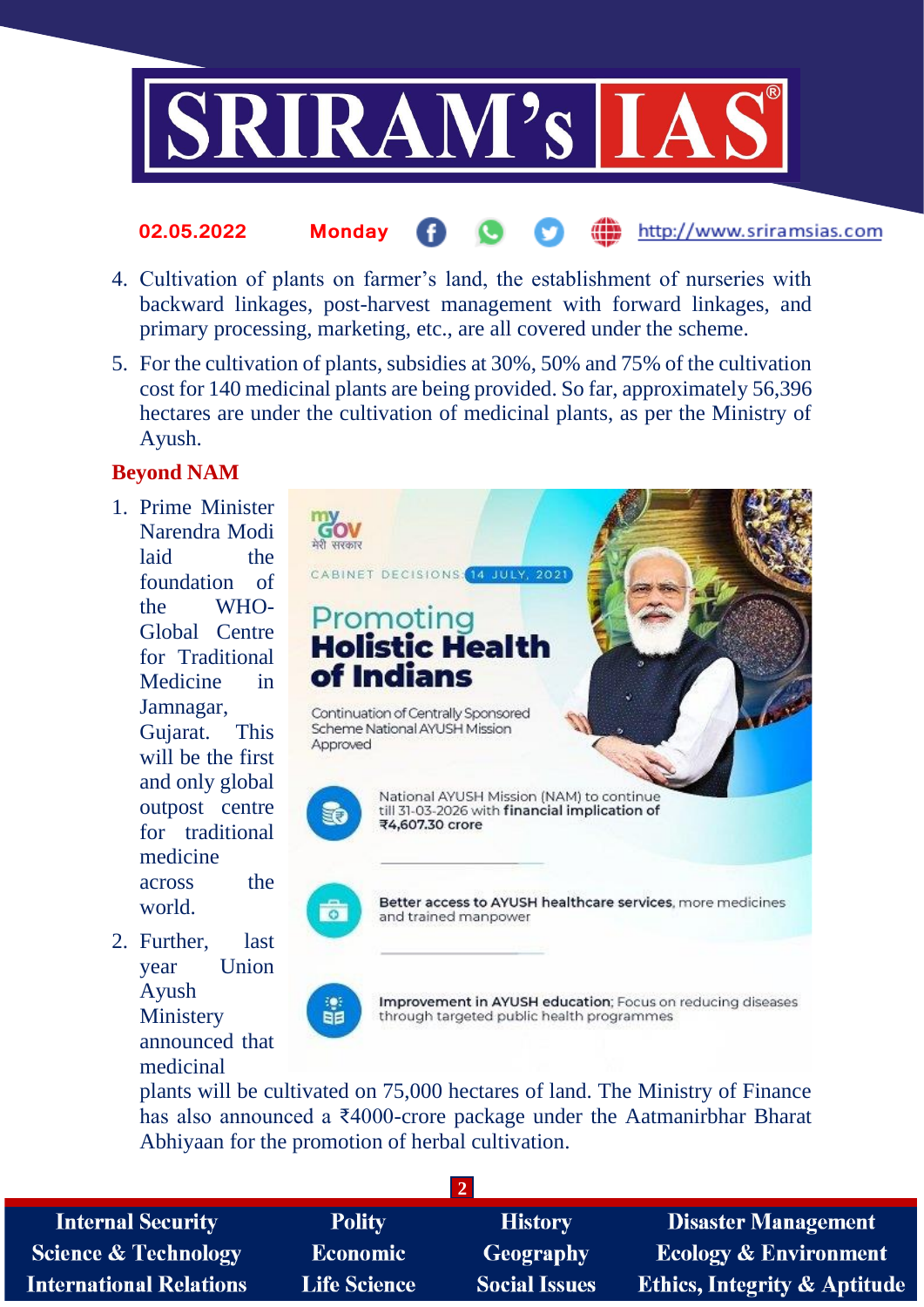

### the http://www.sriramsias.com **02.05.2022 Monday**

3. NITI Aayog has already constituted a committee and four working groups on integrative medicine, with more than 50 experts across the country, to provide deeper insights and recommendations in the areas of education, research, clinical practice and public health and administration.

## **SMPBs to be strengthened**

- 1. The National Medicinal Plant Board (NMPB) implements the medicinal plant component of Ayush through state bodies—State Medicinal Plant Boards (SMPBs). The organisational structure of SMPBs needs to be strengthened.
- 2. They should have experts for conservation, cultivation, R&D, herbal garden and nurseries, IEC and marketing and trade of medicinal plants. On the trade front, developing comprehensive databases on Ayush trade, products and raw materials is needed.
- 3. To date, most ISM (Indian System of Medicine) products, herbal products and medicinal plant products are not identified under specific HS (Harmonised System) codes.
- 4. Expansion of HS national lines to accommodate various features of traditional medicine and medicinal plant products based on existing requirements is required to provide more comprehensive trade data on Ayurvedic products.

The Ayush industry in India can provide cost-effective healthcare to people across States. It has all the ingredients of success, to co-exist with the modern health systems, as a choice-based system of traditional medicine.

## **Funding woes haunt Indian science**

## **Lack of funding and Human resource in R&D**

- 1. With very little participation from the private sector in the country that includes some of the richest by global standards, curiosity-driven basic research in India is primarily sustained by direct funding from the government.
- 2. Still, it remains static in India and hovers between a paltry 0.6 to 0.8% of GDP over a decade, way below the United States, China, Japan, the European Union countries and South Korea.

| <b>Internal Security</b>        | <b>Polity</b>       | <b>History</b>       | <b>Disaster Management</b>              |
|---------------------------------|---------------------|----------------------|-----------------------------------------|
| <b>Science &amp; Technology</b> | <b>Economic</b>     | Geography            | <b>Ecology &amp; Environment</b>        |
| <b>International Relations</b>  | <b>Life Science</b> | <b>Social Issues</b> | <b>Ethics, Integrity &amp; Aptitude</b> |
|                                 |                     |                      |                                         |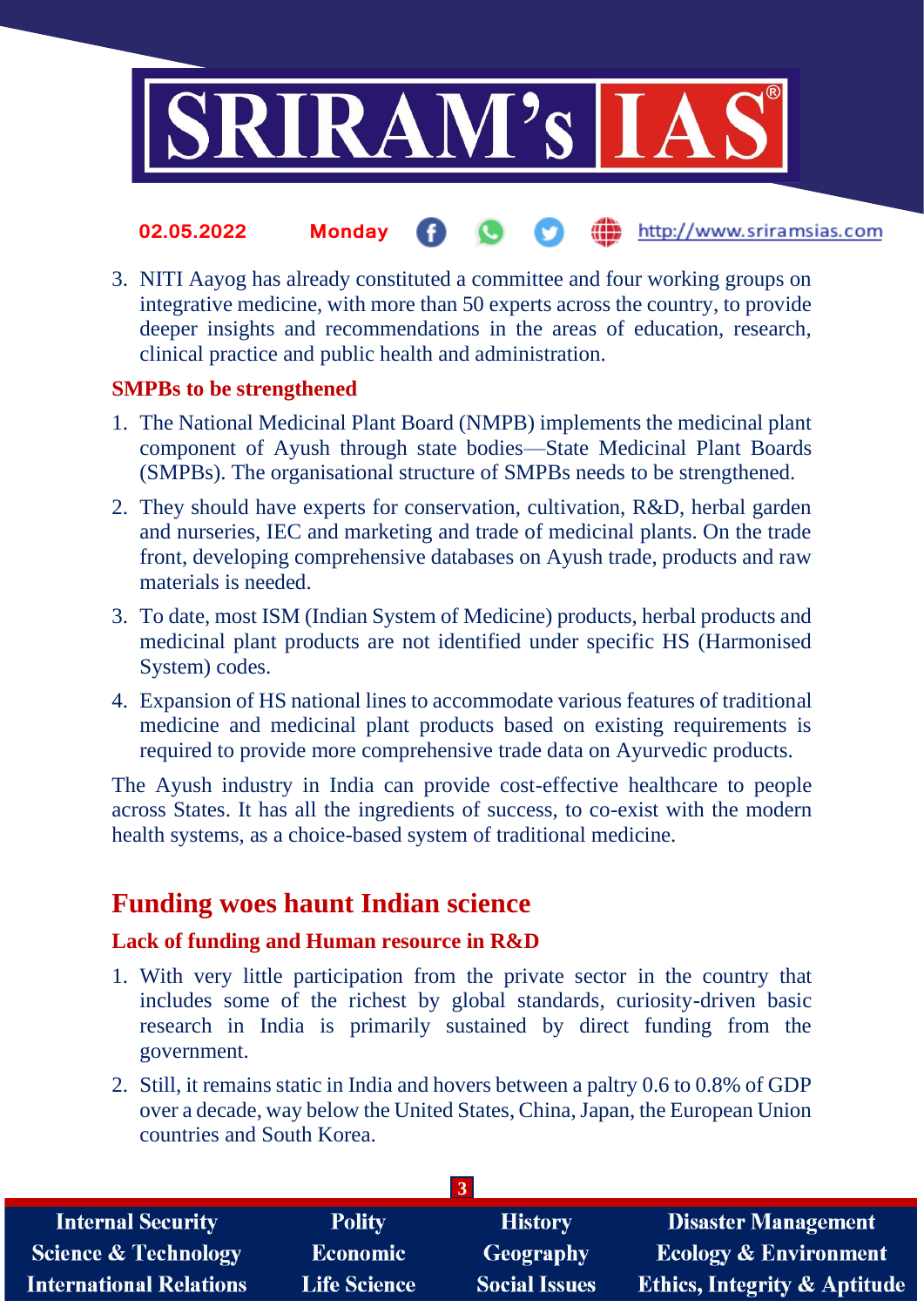

#### http://www.sriramsias.com **02.05.2022 Monday**

3. The World Bank statistics indicate that India had 255 qualified researchers per million people in 2017 — a minuscule fraction for its size and population, in contrast to 8,342 per million in Israel, 7,597 in Sweden and 7,498 in South Korea.

## **Defence Bias:**

- 1. The budgetary allocations over the last several years show a consistent downward trend.
- 2. Much of the total the funding available goes to DRDO, Department of Space and Atomic Energy, leaving only 30 to 40% for agencies such as the Indian Council of Agricultural Research (ICAR), Council of Scientific and Industrial Research (CSIR), Department of Science and Technology (DST), Department of Biotechnology (DBT), Ministry of Earth Sciences (MoES) and Indian Council of Medical Research (ICMR).

## Comparison of contribution of governments and businesses to R&D personnel across 10 countries



## **The National Research Foundation (NRF)**

1. Probably realising this demand from the new generation of researchers from the universities, the 2021-22 budget offered  $\overline{\xi}10,000$  crore (\$1.37 billion) every year starting from 2021, over the next five years, for a new funding agency called the National Research Foundation (NRF).

| <b>Internal Security</b>        | <b>Polity</b>       | <b>History</b>       | <b>Disaster Management</b>              |
|---------------------------------|---------------------|----------------------|-----------------------------------------|
| <b>Science &amp; Technology</b> | <b>Economic</b>     | Geography            | <b>Ecology &amp; Environment</b>        |
| <b>International Relations</b>  | <b>Life Science</b> | <b>Social Issues</b> | <b>Ethics, Integrity &amp; Aptitude</b> |